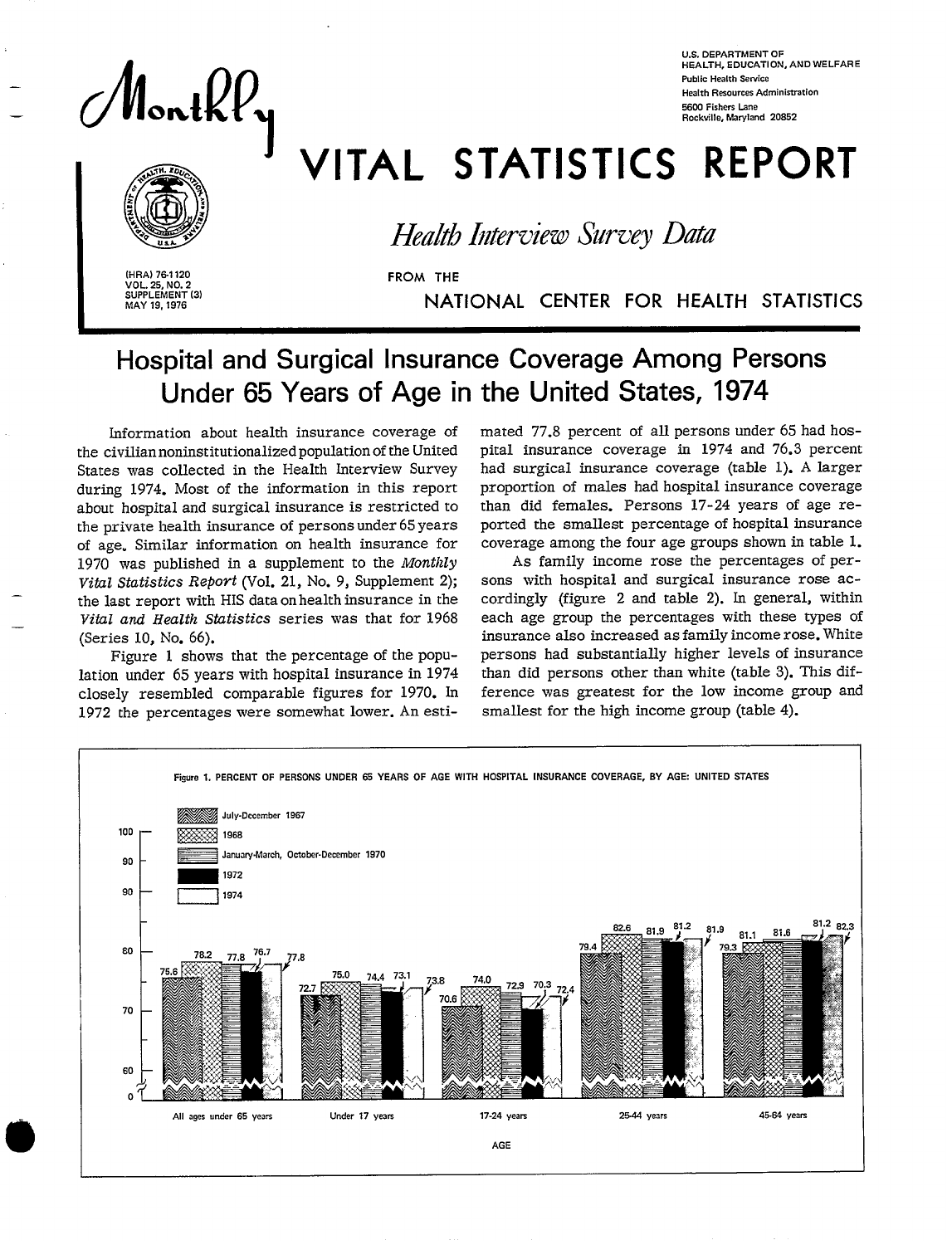Table 5 indicates that persons residing in the Northeast and North Central Regions had higher levels of hospital and surgical insurance, coverage than did residents of the South and West Regions. When geo- 100 graphic region and family income are both considered,  $\begin{array}{c|c} \hline \end{array}$  90 as in table 6, the residents of the North Central Region had the highest percentages of hospital and surgical insurance coverage in most of the income groups.

Among persons under 65 years of age with private hospital insurance, about 44.4 percent had coverage in plans sponsored by Blue Cross-Blue Shield organizations (table 7). About 7.0 percent of all persons with coverage had a Blue plan and some other private hospital insurance coverage. Among the 20,049,000 persons 65 years and over with some form of hospital insurance, either Social Security Medicare or private insurance, 96.0 percent had Medicare coverage. About Less **than** \$3,000- \$J,oO&. .5&g. \$10,000- \$15,000 55.7 percent of covered persons in this age group with some form of hospital insurance had Medicare and ANNUAL FAMILY INCOME some form of private health insurance.



— —

| Sex and age                                                                                                                                                | Population<br>in                     | Total <sup>1</sup>                       | insurance                    | Hospital                     | insurance                    |                                                                                                                                                    |
|------------------------------------------------------------------------------------------------------------------------------------------------------------|--------------------------------------|------------------------------------------|------------------------------|------------------------------|------------------------------|----------------------------------------------------------------------------------------------------------------------------------------------------|
|                                                                                                                                                            | thousands <sup>1</sup>               |                                          | Insured                      | Not<br>insured               | Insured                      | Surgical<br>Not<br>insured<br>21.6<br>25.0<br>27.0<br>17.6<br>17.7<br>20.7<br>24.5<br>26.5<br>15.9<br>16.6<br>22.4<br>25.5<br>27.5<br>19.2<br>18.7 |
| Both sexes                                                                                                                                                 |                                      |                                          |                              | Percent distribution         |                              |                                                                                                                                                    |
| All ages under 65 years-----                                                                                                                               | 186,603                              | $100.0$                                  | 77.81                        | 20,11                        | 76.3                         |                                                                                                                                                    |
| Under 17 years---------------------<br>17-24 years----------------------<br>25-44 years-----------------------<br>45-64 years-----------------------       | 62,957<br>29,564<br>51,218<br>42,864 | 100.0<br>100.0<br>100.0<br>100.0         | 73.8<br>72.4<br>81.9<br>82.3 | 23.9<br>25.1<br>16.2<br>15.8 | 72.8<br>70.5<br>80.5<br>80.4 |                                                                                                                                                    |
| Male                                                                                                                                                       |                                      |                                          |                              |                              |                              |                                                                                                                                                    |
| All ages under $65$ years-------                                                                                                                           | 91,452                               | 100.0                                    | 78.8                         | 19.2                         | 77.3                         |                                                                                                                                                    |
| Under 17 years--------------------<br>$17-24$ years-----------------------<br>$25 - 44$ years-----------------------<br>45-64 years----------------------- | 32,080<br>14,254<br>24,699<br>20,420 | $\cdot 100.0$<br>100.0<br>100.0<br>100.0 | 74.3<br>73.1<br>83.9<br>83.7 | 23.5<br>24.3<br>14.4<br>14.7 | 73.3<br>70.9<br>82.3<br>81.9 |                                                                                                                                                    |
| Female                                                                                                                                                     |                                      |                                          |                              |                              |                              |                                                                                                                                                    |
| All ages under $65$ years-------                                                                                                                           | 95,151                               | 100.0                                    | 76.8                         | 21.0                         | 75.3                         |                                                                                                                                                    |
| Under 17 years--------------------<br>$17-24$ years-----------------------<br>25-44 years-----------------------<br>45-64 years-----------------------     | 30,878<br>15,310<br>26,519<br>22,444 | 100.0<br>100.0<br>100.0<br>100.0         | 73.3<br>71.8<br>80.2<br>81.1 | 24.4<br>25.8<br>17.8<br>16.7 | 72.2<br>70.1<br>78.8<br>79.1 |                                                                                                                                                    |

Table 1. Percent distribution of persons under 65 years of age by private hospital and sur-<br>gical insurance coverage, according to sex and age: United States, 1974

<sup>1</sup>Includes persons of unknown insurance status.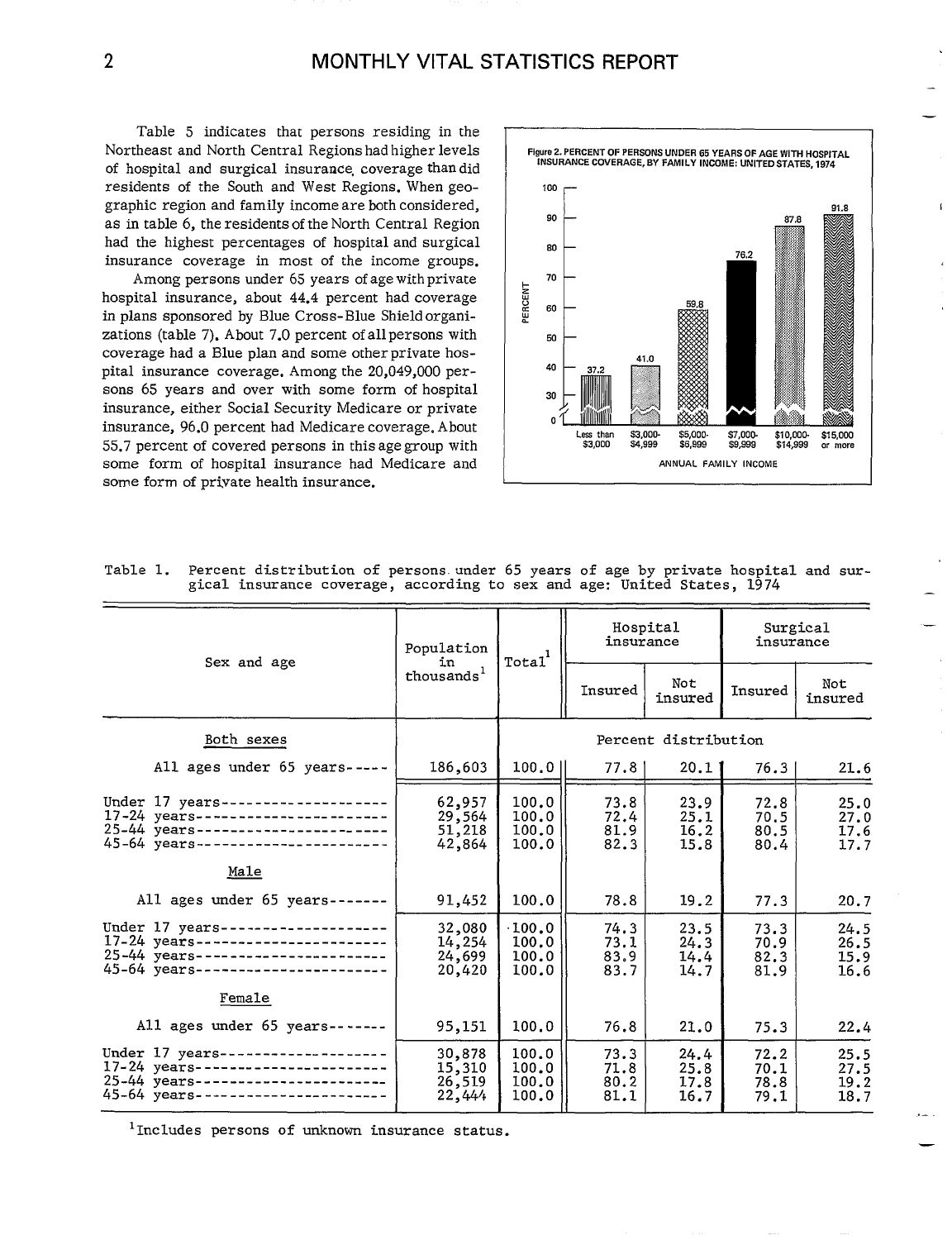Table 2. Percent distribution of persons under 65 years of age by private hospital and surgical insurance coverage, according to family income and age: United States, 1974

|                                                                                                                                                          | Population                            | Total <sup>1</sup>               | insurance                    | Hospital                     | Surgical<br>insurance        |                              |  |
|----------------------------------------------------------------------------------------------------------------------------------------------------------|---------------------------------------|----------------------------------|------------------------------|------------------------------|------------------------------|------------------------------|--|
| Family income and age                                                                                                                                    | in<br>thousands <sup>1</sup>          |                                  | Insured                      | Not<br>insured               | Insured                      | Not<br>insured               |  |
| Less than \$3,000                                                                                                                                        |                                       |                                  |                              | Percent distribution         |                              |                              |  |
| All ages under 65 years -------                                                                                                                          | 10,643                                | 100.0                            | 37.2                         | 60.5                         | 35.0                         | 62.7                         |  |
| Under 17 years--------------------<br>17-24 years-------------------------<br>25-44 years------------------------<br>45-64 years-----------------------  | 3,140<br>3,046<br>$\frac{1}{2}$ , 725 | 100.0<br>100.0<br>100.0<br>100.0 | 22.8<br>55.6<br>29.6<br>38.0 | 74.8<br>40.9<br>68.7<br>60.6 | 21.8<br>52.6<br>27.0<br>35.6 | 75.9<br>43.9<br>71.2<br>63.1 |  |
| \$3,000-\$4,999                                                                                                                                          |                                       |                                  |                              |                              |                              |                              |  |
| All ages under 65 years -------                                                                                                                          | 12,942                                | 100.0                            | 41.0                         | 57.3                         | 39.1                         | 59.3                         |  |
| Under 17 years--------------------<br>17-24 years-----------------------<br>25-44 years------------------------<br>45-64 years-----------------------    | 4,603<br>2,592<br>2,570<br>3,177      | 100.0<br>100.0<br>100.0<br>100.0 | 27.5<br>45.3<br>39.5<br>58.2 | 70.7<br>53.2<br>58.9<br>40.2 | 26.4<br>42.7<br>37.6<br>55.6 | 71.8<br>55.7<br>60.7<br>42.8 |  |
| \$5,000-\$6,999                                                                                                                                          |                                       |                                  |                              |                              |                              |                              |  |
| All ages under 65 years-------                                                                                                                           | 17,071                                | 100.0                            | 59.8                         | 38.0                         | 57.8                         | 40.0                         |  |
| Under 17 years---------------------<br>17-24 years-----------------------<br>25-44 years------------------------<br>45-64 years-------------------       | 6,084<br>3,240<br>3,899<br>3,849      | 100.0<br>100.0<br>100.0<br>100.0 | 49.8<br>60.3<br>61.5<br>73.6 | 47.6<br>37.9<br>36.4<br>24.4 | 48.2<br>57.8<br>59.5<br>71.2 | 49.2<br>40.4<br>38.3<br>26.8 |  |
| \$7,000-\$9,999                                                                                                                                          |                                       |                                  |                              |                              |                              |                              |  |
| All ages under 65 years-------                                                                                                                           | 25,037                                | 100.0                            | 76.2                         | 22.0                         | 74.7                         | 23.5                         |  |
| Under 17 years---------------------<br>17-24 years------------------------<br>25-44 years------------------------<br>45-64 years------------------------ | 8,519<br>4,205<br>6,918<br>5,394      | 100.0<br>100.0<br>100.0<br>100.0 | 71.0<br>73.2<br>78.5<br>83.9 | 26.9<br>25.3<br>19.7<br>14.4 | 70.1<br>71.4<br>77.0<br>81.5 | 27.9<br>27.0<br>21.2<br>16.8 |  |
| \$10,000-\$14,999                                                                                                                                        |                                       |                                  |                              |                              |                              |                              |  |
| All ages under 65 years -------                                                                                                                          | 49,293                                | 100.0                            | 87.8                         | 10.4                         | 86.3                         | 11.9                         |  |
| Under 17 years--------------------<br>17-24 years-----------------------<br>25-44 years-----------------------<br>45-64 years------------------------    | 17,612<br>6,590<br>15,296<br>9,796    | 100.0<br>100.0<br>100.0<br>100.0 | 87.1<br>81.7<br>90.0<br>89.8 | 11.1<br>16.2<br>8.3<br>8.4   | 85.7<br>80.2<br>88.5<br>88.0 | 12.4<br>17.7<br>9.8<br>10.2  |  |
| \$15,000 or more                                                                                                                                         |                                       |                                  |                              |                              |                              |                              |  |
| All ages under 65 years-------                                                                                                                           | 60,698                                | 100.0                            | 91.8                         | 6.3                          | 90.7                         | 7.4                          |  |
| Under 17 years-----------------<br>17-24 years------------------------<br>25-44 years------------------------<br>45-64 years--------------------         | 19,621<br>8,315<br>18,228<br>14,533   | 100.0<br>100.0<br>100.0<br>100.0 | 91.3<br>86.3<br>93.2<br>93.9 | 6.5<br>11.1<br>5.3<br>4.6    | 90.5<br>84.9<br>92.1<br>92.5 | 7.3<br>12.6<br>6.3<br>5.9    |  |

<sup>1</sup>Includes persons of unknown insurance status.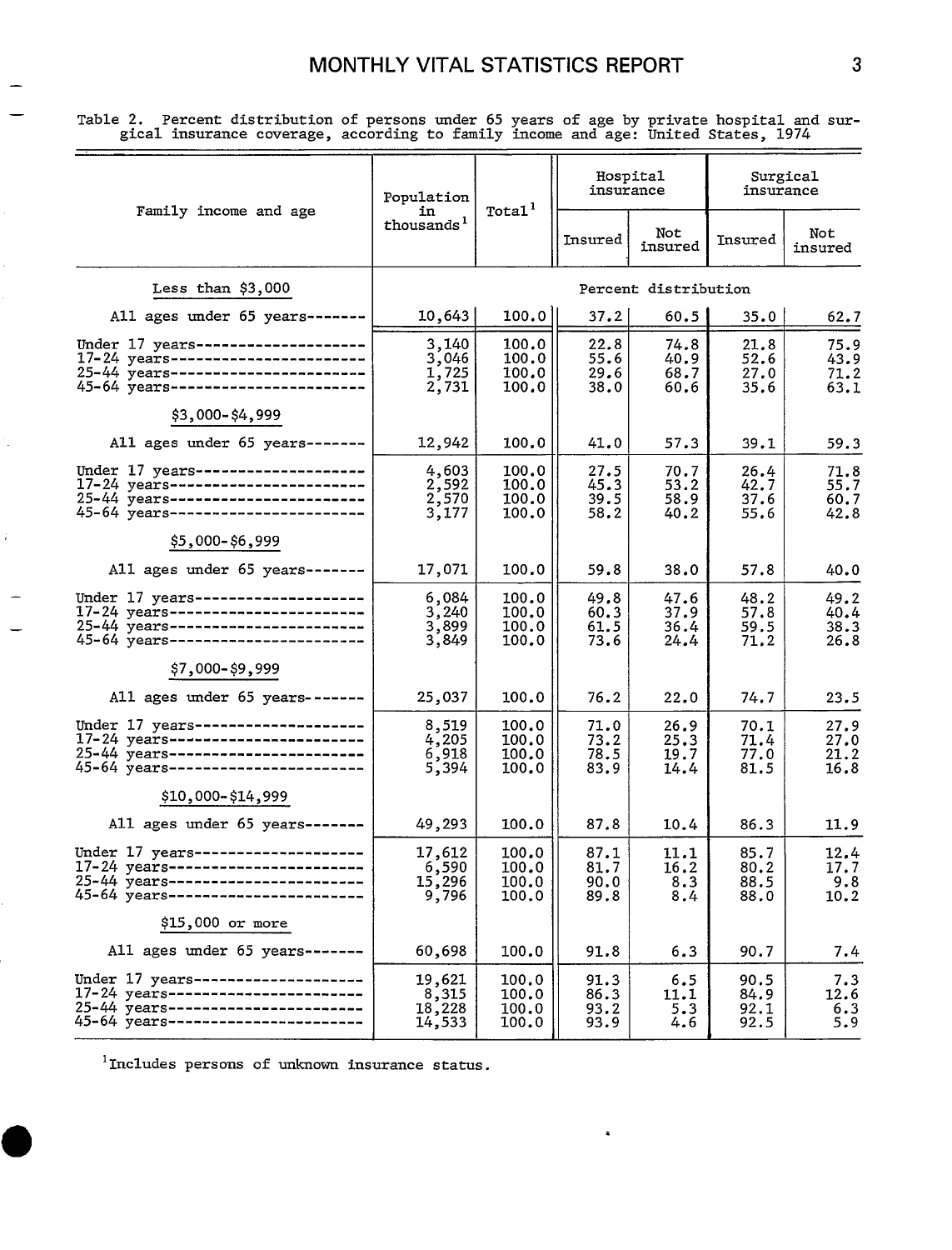|                                                                                                                                            | Population                           |                                                 |                              | Hospital insurance           | Surgical insurance           |                              |  |  |
|--------------------------------------------------------------------------------------------------------------------------------------------|--------------------------------------|-------------------------------------------------|------------------------------|------------------------------|------------------------------|------------------------------|--|--|
| Color and age                                                                                                                              | in.<br>thous ands <sup>1</sup>       | Total <sup>1</sup><br>Not<br>Insured<br>insured |                              | Insured                      | Not<br>insured               |                              |  |  |
| White                                                                                                                                      |                                      | Percent distribution                            |                              |                              |                              |                              |  |  |
| All ages under 65 years---                                                                                                                 | 161,859                              | 100.0                                           | 80.9                         | 17.2 <sub>1</sub>            | 79.4                         | 18.6                         |  |  |
| Under 17 years-----------------<br>$17 - 24$ years --<br>-----------------<br>$25 - 44$ years--------------------<br>$45 - 64$ years ----- | 52,942<br>25,466<br>44,936<br>38,515 | 100.0<br>100.0<br>100.0<br>100.0                | 78.3<br>75.5<br>83.8<br>84.4 | 19.6<br>22.2<br>14.4<br>13.8 | 77.3<br>73.6<br>82.5<br>82.6 | 20.6<br>24.2<br>15.7<br>15.6 |  |  |
| All other                                                                                                                                  |                                      |                                                 |                              |                              |                              |                              |  |  |
| All ages under 65 years---                                                                                                                 | 24,744                               | 100.0                                           | 57.7                         | 39.2                         | 55.7                         | 41.2                         |  |  |
| Under 17 years----------------<br>17-24 years--------------------<br>25-44 years--------------------<br>45-64 years-----------------       | 10,015<br>4,098<br>6,282<br>4,349    | 100.0<br>100.0<br>100.0<br>100.0                | 49.9<br>53.3<br>68.4<br>63.9 | 46.9<br>43.0<br>28.7<br>33.4 | 48.6<br>51.5<br>65.9<br>61.2 | 48.1<br>44.9<br>31.2<br>36.1 |  |  |

Table 3. Percent distribution of persons under 65 years of age by private hospital and sur- gical insurance coverage, according to color and age: United States, 1974

lIncludes persons of unknown insurance status.

|  |  | Table 4. Percent of persons under 65 years of age with private hospital insurance coverage, |  |
|--|--|---------------------------------------------------------------------------------------------|--|
|  |  | by color, family income, and age: United States, 1974                                       |  |

|                                                                                                                                               |                                  | White                             |                                             |                                  | All other                        |                                  |  |  |
|-----------------------------------------------------------------------------------------------------------------------------------------------|----------------------------------|-----------------------------------|---------------------------------------------|----------------------------------|----------------------------------|----------------------------------|--|--|
| Age                                                                                                                                           | Under<br>\$5,000                 | $$5,000-$<br>\$9,999              | \$10,000<br>and over                        | Under<br>\$5,000                 | \$5,000-<br>\$9,999              | \$10,000<br>and over             |  |  |
|                                                                                                                                               | Percent                          |                                   |                                             |                                  |                                  |                                  |  |  |
| All ages under 65 years-                                                                                                                      | 44.6                             | 71.7 <sub>1</sub>                 | 90.5                                        | 27.6                             | 58.71                            | 84.2                             |  |  |
| Under 17 years-<br>$17-24$ years----------------------------<br>25-44 years--------------------------<br>45-64 years------------------------- | 30.3<br>56.2<br>37.7<br>51.9     | 64.9<br>70.1<br>73.0<br>81.2      | 89.8<br>85.2<br>92.0 l<br>92.6 <sub>1</sub> | 19.4<br>32.9<br>30.8<br>39.2     | 51.1<br>53.9<br>68.8<br>68.OI    | 83.6<br>75.2<br>88.4<br>85.6     |  |  |
|                                                                                                                                               |                                  |                                   | Population in thousands                     |                                  |                                  |                                  |  |  |
| All ages under 65 years---                                                                                                                    | 16.188                           | 35,193                            | 101,562                                     | 7,397                            | 6,915                            | 8,429                            |  |  |
| Under 17 years-<br>17-24 years--------------------------<br>25-44 years--------------------------<br>45-64 years------------------            | 4,416<br>4,345<br>2,931<br>4,496 | 11,683<br>6,292<br>9,068<br>8,151 | 34,236<br>13,605<br>30,810<br>22,911        | 3,328<br>1,293<br>1,364<br>1,412 | 2,920<br>1,153<br>1,749<br>1,092 | 2,997<br>1,299<br>2,715<br>1,418 |  |  |

—

 $\overline{1}$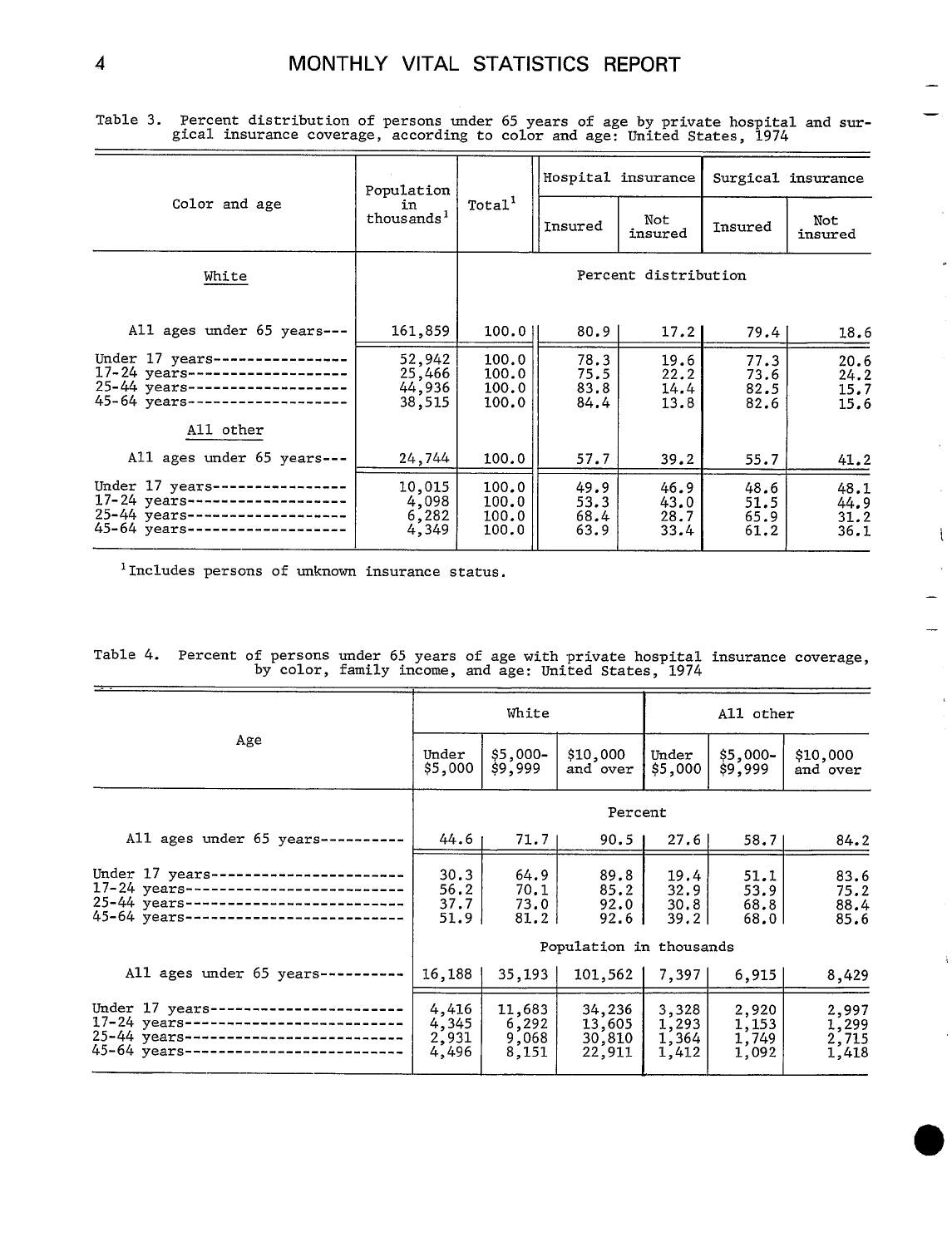## MONTHLY VITAL STATISTICS REPORT

Table 5. Percent distribution of persons under 65 years of age by private hospital and sur-<br>gical insurance coverage, according to geographic region and age: United States, 1974

| Geographic region               | Population                   |                    |         | Hospital insurance | Surgical insurance |                |  |
|---------------------------------|------------------------------|--------------------|---------|--------------------|--------------------|----------------|--|
| and age                         | īn<br>thousands <sup>1</sup> | Total <sup>1</sup> | Insured | Not<br>insured     | Insured            | Not<br>insured |  |
| Northeast                       |                              |                    |         |                    |                    |                |  |
| All ages under 65 years ---     | 43,558                       | $100.0$            | 81.8    | 16.2               | 79.9               | 18.1           |  |
| Under 17 years----------------  | 14,016                       | 100.0              | 78.0    | 20.0               | 76.5               | 21.4           |  |
| 17-24 years-------------------- | 6,890                        | 100.0              | 76.1    | 21.3               | 73.6               | 23.8           |  |
| 25-44 years-------------------  | 11,656                       | 100.0              | 84.6    | 13.7               | 82.9               | 15.4           |  |
| 45-64 years-------------------  | 10,996                       | 100.0              | 87.3    | 10.8               | 84.8               | 13.3           |  |
| North Central                   |                              |                    |         |                    |                    |                |  |
| All ages under 65 years ---     | 50,616                       | 100.0              | 83.6    | 14.3               | 82.2               | 15.8           |  |
| Under 17 years ---------------- | 17,412                       | 100.0              | 80.6    | 17.0               | 79.7               | 17.9           |  |
| 17-24 years-------------------- | 8,254                        | 100.0              | 79.9    | 17.9               | 77.6               | 20.3           |  |
| 25-44 years-------------------  | 13,791                       | 100.0              | 87.0    | 11.2               | 85.7               | 12.5           |  |
| 45-64 years-------------------- | 11,159                       | 100.0              | 86.9    | 11.4               | 85.1               | 13.2           |  |
| South                           |                              |                    |         |                    |                    |                |  |
| All ages under 65 years ---     | 58,878                       | 100.0              | 72.5    | 25.1               | 71.0               | 26.6           |  |
| Under 17 years----------------  | 20,206                       | 100.0              | 67.6    | 29.9               | 66.4               | 31.0           |  |
| 17-24 years-------------------  | 9,180                        | 100.0              | 67.4    | 29.8               | 65.7               | 31.5           |  |
| 25-44 years-------------------  | 16,128                       | 100.0              | 78.4    | 19.4               | 76.8               | 21.0           |  |
| 45-64 years---------------      | 13,363                       | 100.0              | 76.3    | 21.5               | 74.4               | 23.4           |  |
| West                            |                              |                    |         |                    |                    |                |  |
| All ages under 65 years ---     | 33,551                       | 100.0              | 73.0    | 25.2               | 72.1               | 26.1           |  |
| Under 17 years----------------  | 11,324                       | 100.0              | 69.4    | 28.7               | 68.7               | 29.4           |  |
| 17-24 years-------------------  | 5,239                        | 100.0              | 64.6    | 33.3               | 63.6               | 34.3           |  |
| 25-44 years-------------------  | 9,643                        | 100.0              | 77.4    | 20.9               | 76.4               | 21.9           |  |
| 45-64 years-------------------  | 7,346                        | 100.0              | 78.9    | 19.5               | 77.7               | 20.7           |  |

 $1$ Includes persons of unknown insurance status.

 $\overline{5}$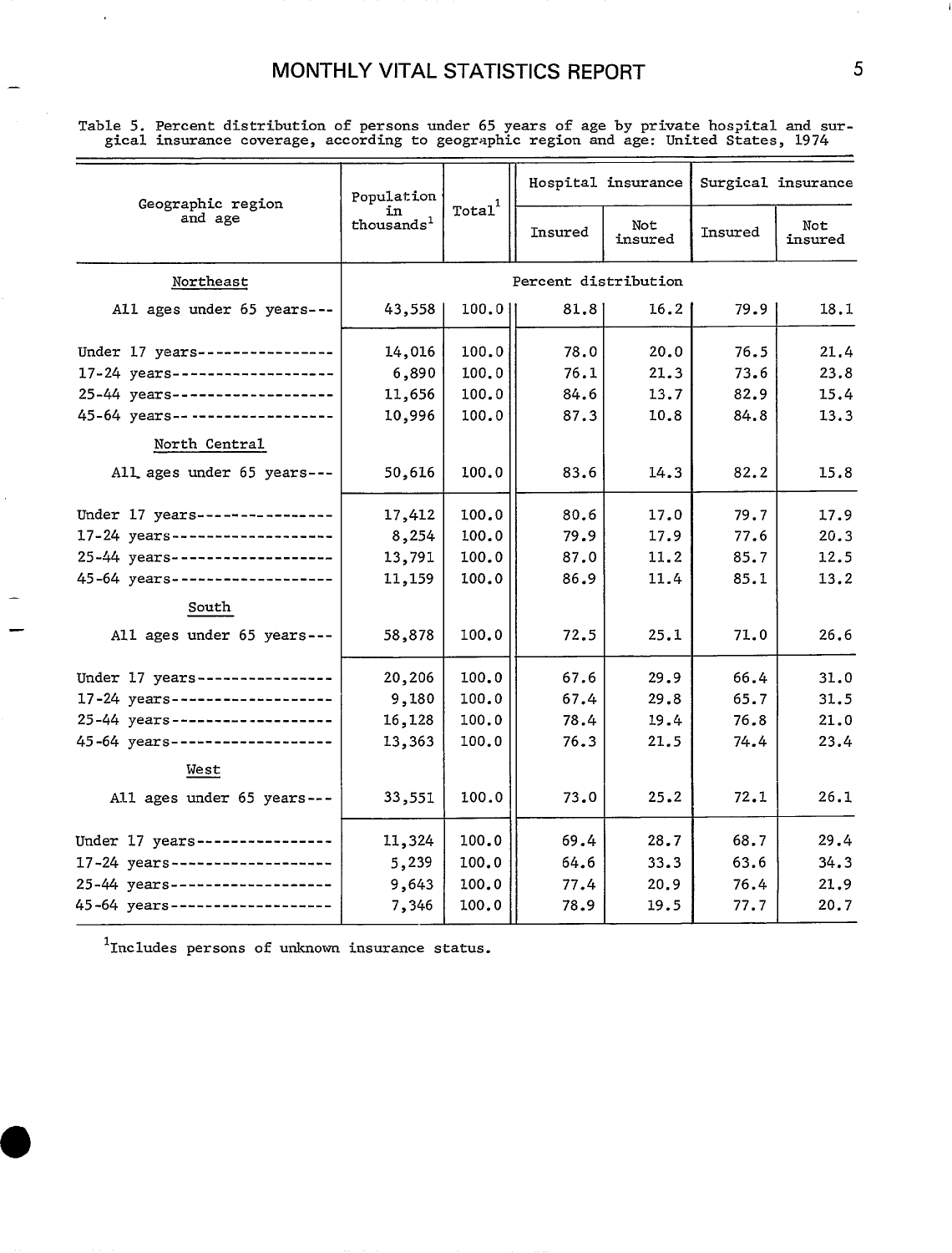## 6 MONTHLY VITAL STATISTICS REPORT

Table 6. Percent distribution of persons under 65 years of age by private hospital and surgical insurance coverage, according to geographic region and family income: United States,

|                                                                                                                                                                                                                                                                                                  | Population                                                               |                                                    |                                              | Hospital insurance                          |                                              | Surgical insurance                          |  |
|--------------------------------------------------------------------------------------------------------------------------------------------------------------------------------------------------------------------------------------------------------------------------------------------------|--------------------------------------------------------------------------|----------------------------------------------------|----------------------------------------------|---------------------------------------------|----------------------------------------------|---------------------------------------------|--|
| Geographic region<br>and family income                                                                                                                                                                                                                                                           | in<br>thousands <sup>1</sup>                                             | $\texttt{Total}^1$                                 | Insured                                      | Not<br>insured                              | Insured                                      | Not<br>insured                              |  |
| Northeast                                                                                                                                                                                                                                                                                        |                                                                          |                                                    |                                              | Percent distribution                        |                                              |                                             |  |
| All incomes <sup>2</sup> ---------------                                                                                                                                                                                                                                                         | 43,558                                                                   | 100.0                                              | 81.8                                         | 16.2                                        | 79.9                                         | 18.1                                        |  |
| Less than \$3,000 --------------<br>$$3,000-$4,999-111171718783,000-$6,999-1111718783,000-$6,999-1111718783,000-$6,999-1111718783,000-$9,999-1111718783,000-$14,999-11117187833,000 or more-11117187833,000 or more-11117187833,000 or more-11117187833,000 or more-11117187833,000 or more-111$ | $1,594$<br>$2,478$<br>$3,698$<br>$5,355$<br>$12,052$<br>15,513           | 100.0<br>100.0<br>100.0<br>100.0<br>100.0<br>100.0 | 41.2<br>33.8<br>60.4<br>81.7<br>89.6<br>93.5 | 57.1<br>65.7<br>37.8<br>16.4<br>8.8<br>4.4  | 38.4<br>32.6<br>56.7<br>79.2<br>88.0<br>92.0 | 59.9<br>66.9<br>41.5<br>18.8<br>10.5<br>5.8 |  |
| North Central<br>All $incomes2$ --------------                                                                                                                                                                                                                                                   | 50,616                                                                   | 100.0                                              | 83.6                                         | 14.3                                        | 82.2                                         | 15.8                                        |  |
| Less than \$3,000--------------<br>Less chan<br>\$3,000-\$4,999---------------------<br>\$7,000-\$6,999--------------------<br>\$10,000-\$14,999------------------<br>\$10,000-\$14,999------------------                                                                                        | $2,475$<br>$2,951$<br>$3,989$<br>$6,596$<br>$\ddots$<br>14,381<br>17,947 | 100.0<br>100.0<br>100.0<br>100.0<br>100.0<br>100.0 | 45.5<br>47.3<br>65.8<br>83.3<br>91.9<br>93.8 | 51.3<br>50.4<br>31.8<br>15.2<br>6.5<br>4.4  | 42.6<br>45.4<br>63.9<br>82.0<br>90.2<br>92.8 | 54.2<br>52.4<br>33.7<br>16.6<br>8,2<br>5.4  |  |
| South<br>All incomes <sup>2</sup> ---------------                                                                                                                                                                                                                                                | 58,878                                                                   | 100.0                                              | 72.5                                         | 25.1                                        | 71.0                                         | 26.6                                        |  |
| Less than \$3,000---------------<br>\$3,000-\$4,999------------------<br>\$5,000-\$6,999------------------<br>\$7,000-\$9,999-------------------<br>\$10,000-\$14,999------------------<br>\$15,000 or more----------------                                                                      | $\frac{4,914}{5,211}$<br>6,546<br>8,647<br>14,121<br>15,304              | 100.0<br>100.0<br>100.0<br>100.0<br>100.0<br>100.0 | 35.0<br>44.3<br>60.6<br>72.5<br>85.3<br>89.7 | 62.9<br>53.8<br>37.1<br>25.2<br>12.3<br>8.2 | 32.9<br>41.8<br>59.4<br>71.1<br>83.8<br>88.5 | 65.0<br>56.4<br>38.3<br>26.6<br>13.9<br>9.5 |  |
| West<br>All incomes <sup>2</sup> ---------------                                                                                                                                                                                                                                                 | 33,551                                                                   | 100.0                                              | 73.0                                         | 25.2                                        | 72.1                                         | 26.1                                        |  |
| Less than \$3,000---------------<br>\$3,000-\$4,999------------------<br>\$5,000-\$6,999------------------<br>\$7,000-\$9,999------------------<br>\$10,000-\$14,999-----------------<br>\$15,000 or more----------------                                                                        | 1,661<br>$\frac{2,301}{2,838}$<br>4,438<br>8,740<br>11,934               | 100.0<br>100.0<br>100.0<br>100.0<br>100.0<br>100.0 | 27.3<br>33.0<br>48.9<br>66.2<br>82.8<br>89.2 | 70.1<br>65.2<br>49.0<br>32.4<br>15.7<br>9.2 | 26.5<br>31.8<br>47.0<br>65.2<br>81.7<br>88.7 | 70.9<br>66.4<br>50.8<br>33.3<br>16.7<br>9.7 |  |

<sup>1</sup>Includes persons of unknown insurance status.<br><sup>2</sup>Includes persons with unknown income.

 $\mathbf i$ 

 $\bar{\alpha}$ 

—